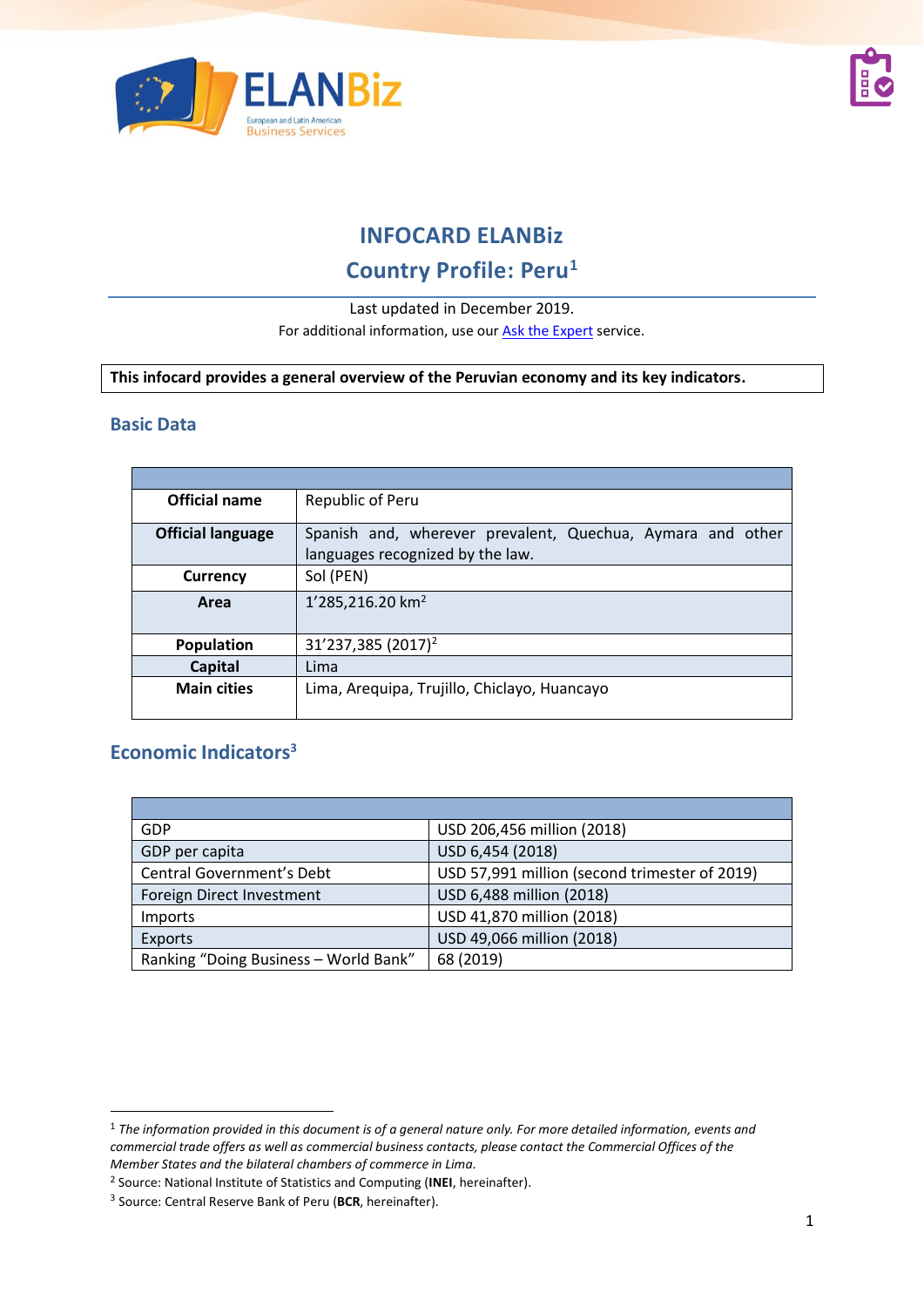

|      | <b>GDP Annual Growth Rate</b> |
|------|-------------------------------|
| 2016 | 3.9%                          |
| 2017 | 2.5%                          |
| 2018 | 4.0%                          |
| 2019 | 2.5% (projection)             |
|      | Source: BCR                   |

#### **Consumer Price Index**

|      |                  | (Period average)   |      |
|------|------------------|--------------------|------|
| 2016 | 3.2%             | 2016               | 3.73 |
| 2017 | 1.4%             | 2017               | 3.68 |
| 2018 | $2.2\%$          | 2018               | 3.58 |
|      | $Contract$ $DCD$ | $COM$ $COM$ $DCD4$ |      |

#### **The Peruvian Economy per Sector**

|      | <b>GDP Annual Growth Rate</b> |      | <b>Trade Balance (Millions of USD)</b> |
|------|-------------------------------|------|----------------------------------------|
| 2016 | $3.9\%$                       | 2016 | 1,953                                  |
| 2017 | 2.5%                          | 2017 | 6,700                                  |
| 2018 | 4.0%                          | 2018 | 7.197                                  |
| 2019 | 2.5% (projection)             | 2019 | 1,243 (1st trim.)                      |
|      | $\sim$ $\sim$ $\sim$          |      | $\sim$ $\sim$ $\sim$                   |

Source: BCR

| umer Price Index | Rate of Exchange €<br>(Period average) |      |
|------------------|----------------------------------------|------|
| 3.2%             | 2016                                   | 3.73 |
| 1.4%             | 2017                                   | 3.68 |
| 2.2%             | 2018                                   | 3.58 |
| Source: BCR      | Source: BCR <sup>4</sup>               |      |



<sup>&</sup>lt;sup>4</sup> This figure represents the average interbank exchange rate for the sale of currency. The SBS publishes daily exchange rates on its website: [http://www.sbs.gob.pe/app/pp/SISTIP\\_PORTAL/Paginas/Publicacion/TipoCambioPromedio.aspx.](http://www.sbs.gob.pe/app/pp/SISTIP_PORTAL/Paginas/Publicacion/TipoCambioPromedio.aspx)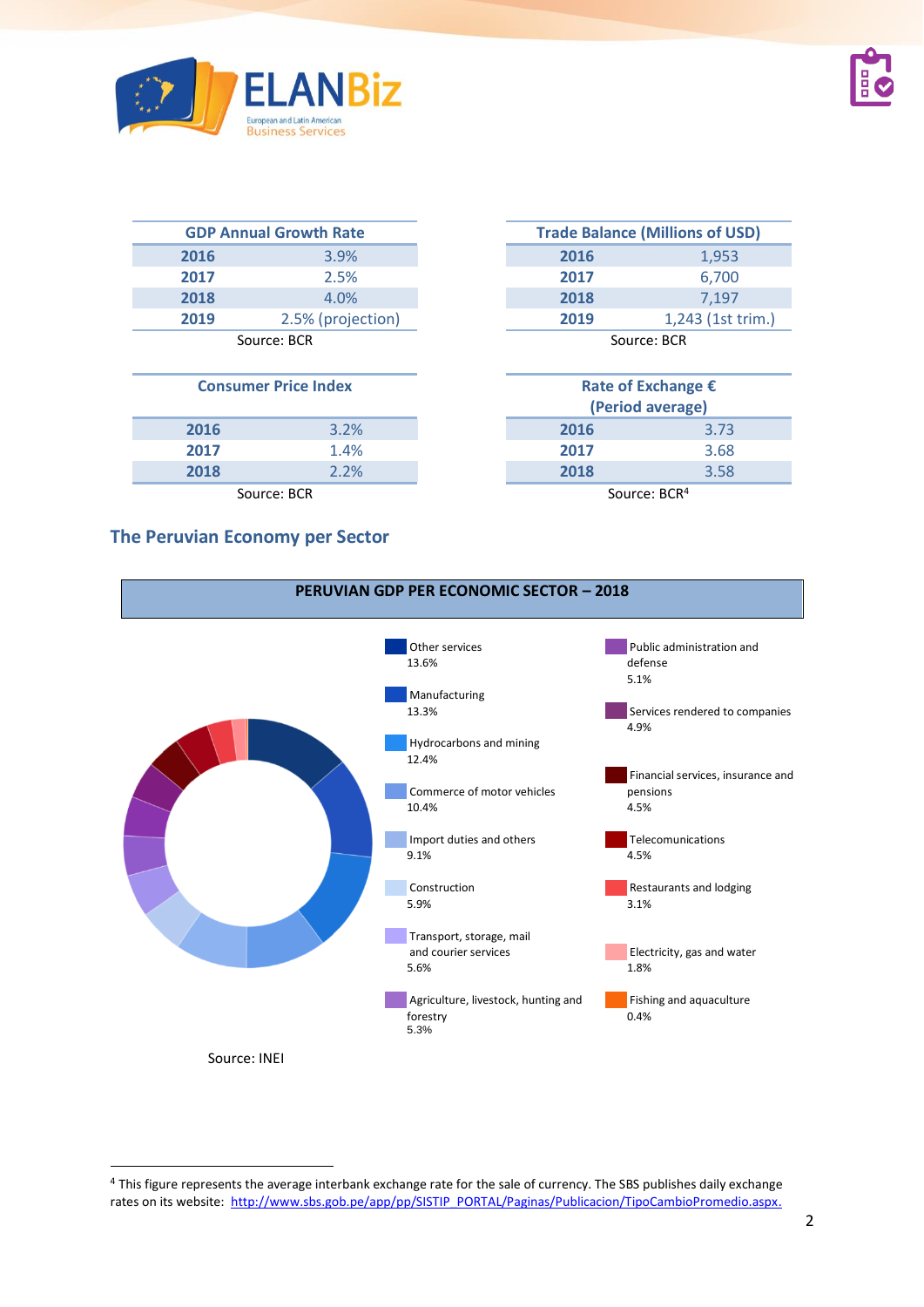

## **Economic Profile**

Peru is an economically stable country that enjoys an open economy and has a low tariff level (1.97%<sup>5</sup> on average in 2017). Its economic development is mainly based on open trade policies, the primary sector and a legal framework favourable to trade and private investment. Sustained economic growth has contributed to a reduction of poverty (20.5% in 2018) and to a strengthening of the middle class since 2004. Peru also faces great challenges in terms of human capital and infrastructure<sup>6</sup>.

Peru is **one of the largest producers of minerals worldwide** (the sector represents more than 60% of its exports), and strives to diversify its agricultural production (which account for 14% of its exports). The **services sector represents over 50%** of its GDP and is a great source of employment (more than 59% of the economically active population - EAP), together with agriculture (24% of the EAP in 2017)<sup>7</sup>.

Between 2002 and 2008, Peru's GDP grew at a high annual rate (7% on average), with growth reaching its maximum in 2009 (9%). However, thisGDP growth rate has been decreasing since 2010, even though Peru continues to have one of the highest GDP growth rates in the Latin American region. GDP growth in 2018 reached 4%, and the projection for 2019 is 2.5%. The growth of the Peruvian economy is supported by the **mining, tourism, construction, and agribusiness sectors**. During the last decade, the average annual inflation rate was among the lowest in Latin America (2.8%), decreasing further to 2.2% in 2018. Moreover, according to the risk rating agencies, Peru enjoys a **good financial situation<sup>8</sup>** . Therefore, the Peruvian economy is positioned as one of the best-performing in Latin America.

### **Ease of Doing Business**

Peru is ranked 68 in the World Bank's "Doing Business" ranking of 2019, confirming its fifth position in Latin America in terms of ease of doing business and opportunities. The following table shows the position reached in each of the covered areas.

<sup>5</sup> According to the World Ban[k https://data.worldbank.org/indicator/TM.TAX.MRCH.WM.FN.ZS?locations=PE.](https://data.worldbank.org/indicator/TM.TAX.MRCH.WM.FN.ZS?locations=PE)

<sup>6</sup> According to the UNDP, Peru is ranked 89 out of 189 countries in the Human Development Index (HDI) [http://hdr.undp.org/en/countries/profiles/PER.](http://hdr.undp.org/en/countries/profiles/PER)

 $7$  According to the 2019 Trade Policy Review Report by the Secretariat of the World Trade Organization.

<sup>8</sup> As such, Moody's has assigned it an A3 rating, whereas its peers S&P and Fitch have both assigned it a rating of A- as of October of 2019.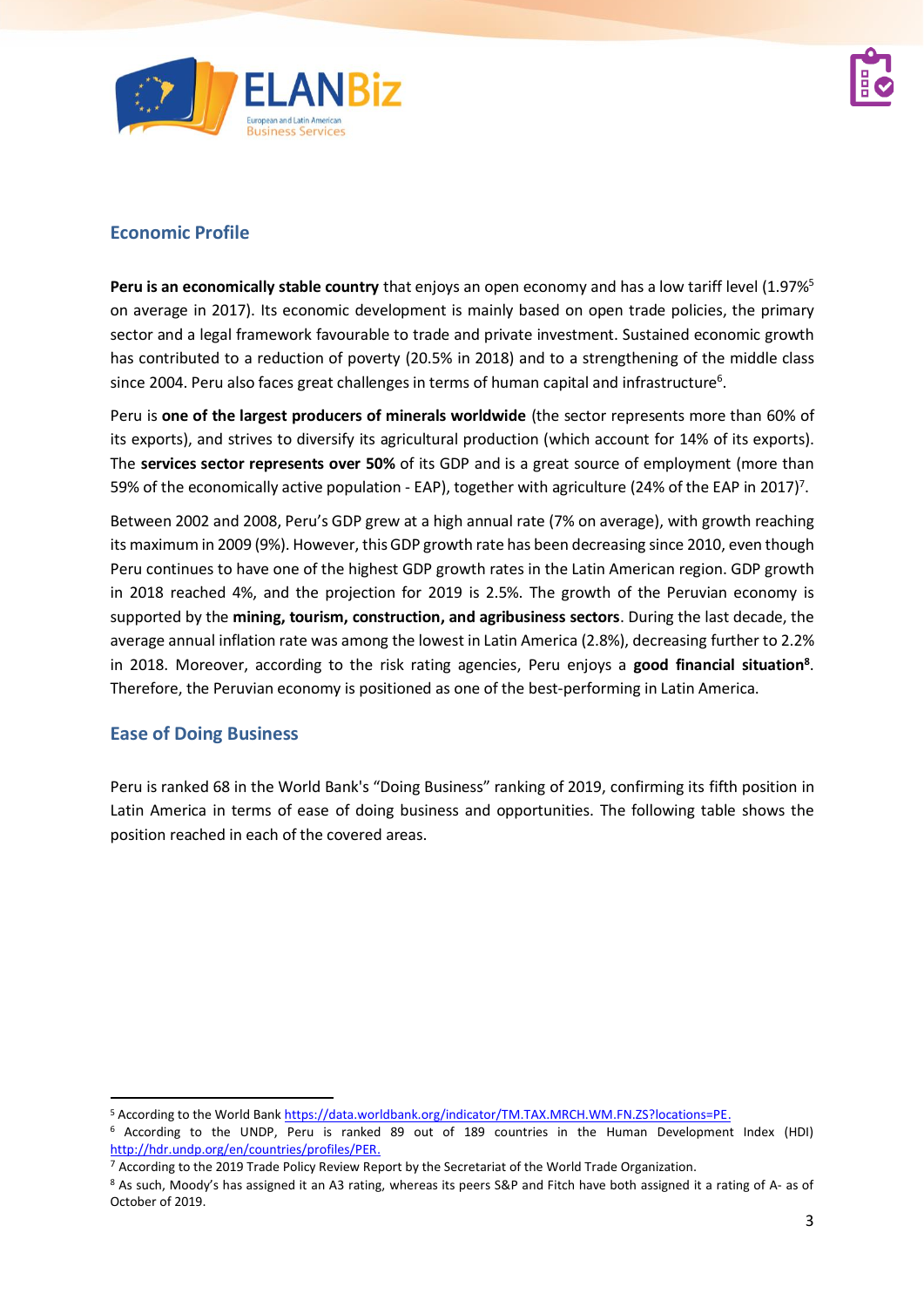

| <b>Area</b>                                          | <b>Ranking</b> |
|------------------------------------------------------|----------------|
| <b>Starting a business</b>                           | 125            |
| <b>Dealing with construction permits</b>             | 54             |
| <b>Getting electricity</b>                           | 67             |
| <b>Registering property</b>                          | 45             |
| <b>Getting credit</b>                                | 32             |
| <b>Protecting minority investors</b>                 | 51             |
| <b>Paying taxes</b>                                  | 120            |
| <b>Trading across borders</b>                        | 110            |
| Area                                                 | <b>Ranking</b> |
| <b>Enforcing contracts</b>                           | 70             |
| <b>Resolving insolvency</b>                          | 88             |
| https://www.doingbusiness.org/en/rankings<br>Source: |                |

### **Foreign Trade and Investments**

For more than a decade, Peru has been deeply immersed in a process of opening trade. As of November 2019, Peru has 22 Trade Agreements in force, which facilitates its access to international markets. The Agreement with the EU offers European companies preferential access to export their products to Peru (see the INFOCARD ELANbiz "Agreement with the EU" and the full text of the agreement). Peru is also part of numerous regional integration and cooperation forums and organizations, being a full member of APEC<sup>9</sup>, of ACN<sup>10</sup>, ALADI and a founding member of the Pacific Alliance<sup>11</sup>. Under ALADI, it has signed an Economic Complementation Agreement with MERCOSUR and other countries.

Since 2016, the country has been experiencing a **trade surplus**, with its main customers and suppliers being China, the United States and the European Union. In this regard, Peru's exports amounted to USD 49,066 million in 2018, of which USD 35,638 are traditional products<sup>12</sup>, and USD 13,240 million nontraditional products<sup>13</sup>. Imports of goods in 2018 amounted to USD 41,870 million, consisting of inputs, capital goods and consumer goods respectively.

With regard to **trade in services**, in 2018 exports amounted to USD 7,365 million (travel, transportation, other services) whereas imports amounted to USD 9,897 (travel, transportation, insurance and reinsurance, communications), resulting in a balance deficit of USD 2,532 million.

Concerning **foreign direct investment** (FDI), as of 2018 the accumulated stock amounted to USD 106,438 million. In 2018, the main countries of origin of FDI were Spain (17.6%), the United Kingdom

<sup>9</sup> APEC: The Asia-Pacific Economic Cooperation is a multilateral forum, created in 1989 with the purpose of consolidating the growth and prosperity of countries alongside the Pacific Ocean.

<sup>&</sup>lt;sup>10</sup> ACN: Andean Community of Nations, a regional integration body constituted by Bolivia, Colombia, Ecuador and Peru.

 $11$  The Pacific Alliance is a mechanism of regional and commercial integration, based upon four principles: free mobility of goods, services, capital and people and a transversal axis of cooperation. Its members are Chile, Colombia , Mexico and Peru.

<sup>12</sup> Fishery, agricultural, mining products, as well as oil and natural gas.

<sup>13</sup> Among others: grape, avocado, cranberry, asparagus, mango, cocoa, shrimp, cotton and alpaca garments.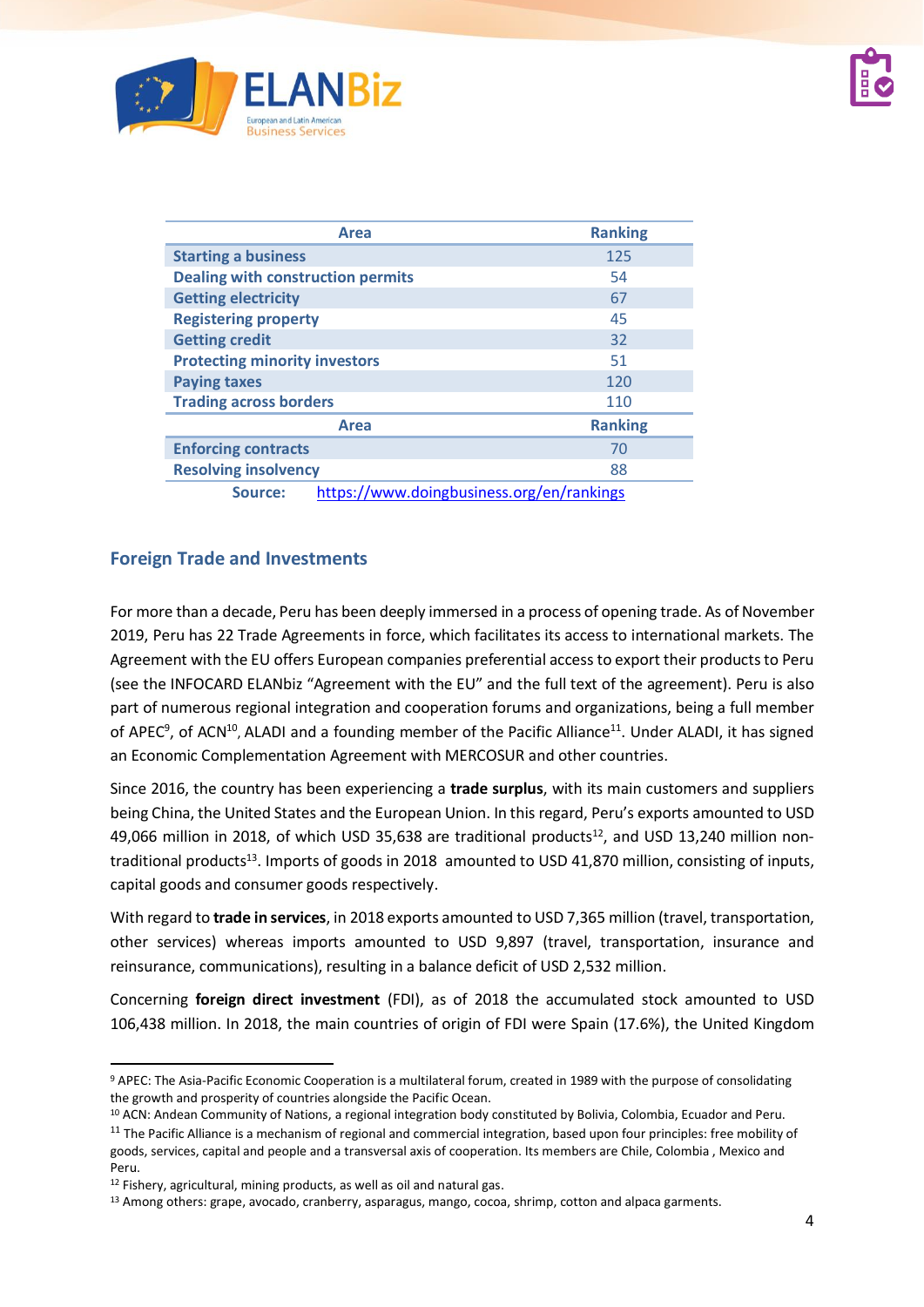

(16.8%), Chile (14.8%), the United States (10.6%), and the Netherlands (7.1%).

### **Main Internal Markets**

Peru is a highly centralized country; almost all the central government institutions are concentrated in its capital, the city of Lima, where most companies also have their corporate headquarters. However, some cities in the interior of the country have experienced significant growth, and have become important sources of business opportunities. Among the cities with greater economic development are: **in the north coast**: Piura, Chiclayo and Trujillo, **in the highlands**: Cuzco, Huancayo and Arequipa and **to the East/Jungle**: Iquitos and Pucallpa.

### **Infrastructure**

According to the Global Competitiveness Index (WEF), the country's evolution in infrastructure improved from 2.4 to 3.2 between 2008 and 2017; nevertheless, in general terms, Peru fell back from rank 85 to rank 88 in 2019. To date, it is estimated that the infrastructure gap amounts to USD 159 billion, of which USD 108 billion (PEN 363 billion) are estimated to correspond to a basic infrastructure access gap.

From July 2011 to February 2017, PROINVERSION<sup>14</sup> awarded **infrastructure projects** for almost USD 17 billion. Likewise, the government has adopted the National Infrastructure Plan for Competitiveness (*PNIC*) for the period 2019-2039, which will seek to prioritize the execution of 52 projects with a total value of almost USD 30 billion (approx. PEN 100 billion).

Finally, it should be noted that **ports** play a leading role in Peruvian international trade, which allows for greater and better use of trade agreements. In that sense, Peru recently approved the rules of procedure of Legislative Decree N° 1413, which facilitates **cabotage operations**. According to this legislation, the maritime freight and passenger transport services in cabotage traffic, as well as the transport of natural gas in tank ships, may be carried out by national or foreign flag vessels.

At present, eight port terminals have been concessioned: *Matarani*, *Muelle Sur*, *Terminal Norte*, *Paita*, *San Martín*, *Yurimaguas*, *Salaverry*, as well as the Mineral Shipping Terminal located in *Puerto del Callao*, which is the first private infrastructure initiative of transport for public use. In addition, PROINVERSION is currently evaluating the construction and concession of a new port, which would be located in *San*  Juan de Marcona, in the department of Ica<sup>15</sup>.

<sup>14</sup> PROINVERSION is a government entity in charge of evaluating public tenders.

<sup>15</sup> <https://www.proyectosapp.pe/modulos/JER/PlantillaProyectosResumenes.aspx?are=0&prf=2&jer=5383&sec=22>